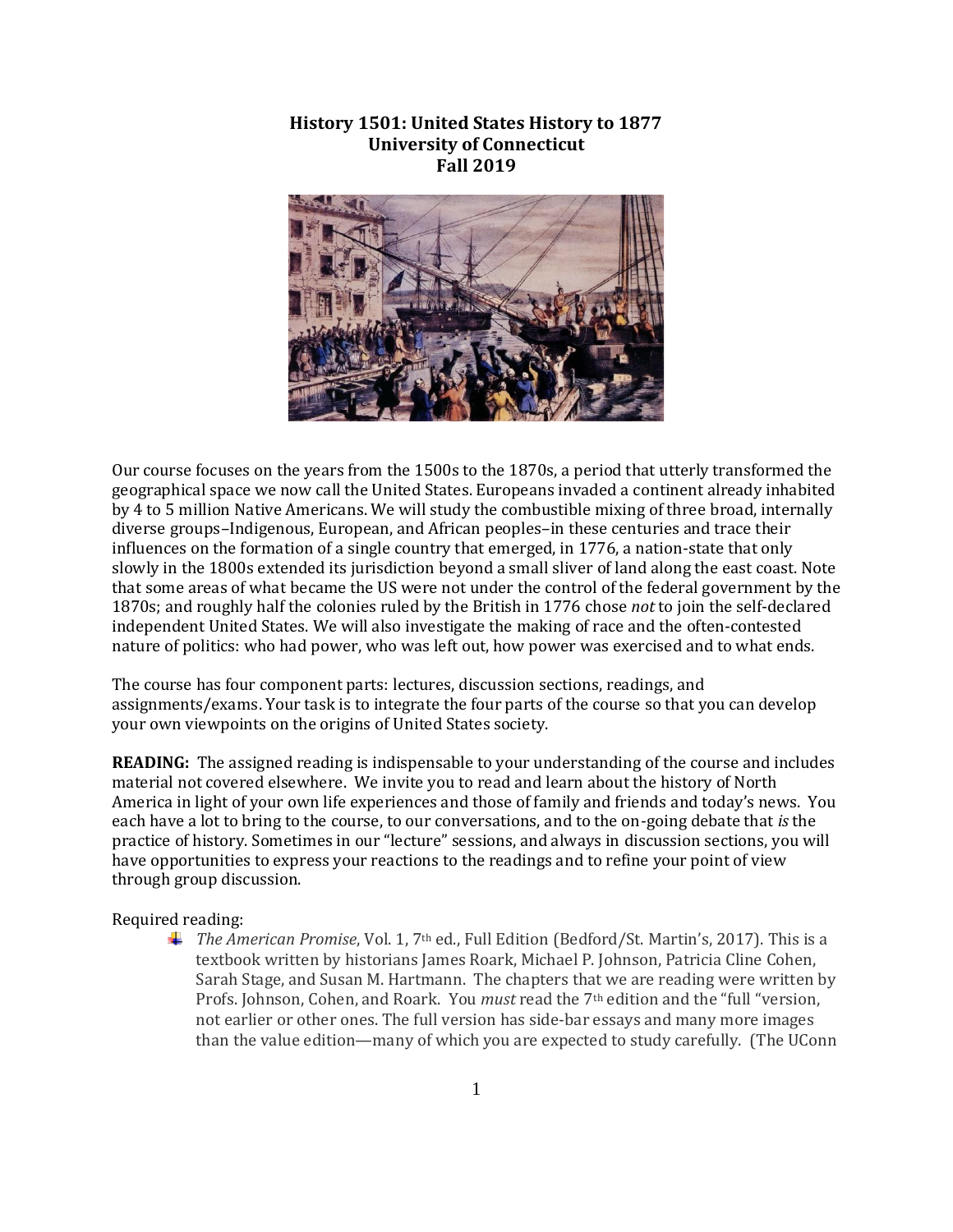bookstore has this for purchase not as a bound book but in looseleaf pages: so that you can put the pages in a binder of whatever size you choose.)

- *Reading the American Past: Selected Historical Documents*, Vol .1: To 1877, 5th edition, edited by Michael P. Johnson: these primary documents are wrapped with the textbook, as looseleaf pages. You are assigned some of these documents but not all.
- $\overline{\text{I}}$  The UConn Bookstore link to this material is: https://uconn.bncollege.com/shop/uconn/textbook/cp-ll-am-prom-7ev1-uconn-past-5ev1?sectionId=90585996&displayStoreId=88191&sectionList=90586214&booksAdde dforSec=&fromTBList=true
- $\downarrow$  Other readings that are available on our HuskyCt site (as pdfs or links) or in class

**Tip**: Be sure you have done the week's reading by the time of our Thursday class and your Friday section. That way, you will be prepared for discussion section and for in-lecture Pop-ups that may focus on these readings and/or the previous lecture! Also, **bring the week's readings to classes and section!**

**LEARNING OUTCOMES:** After completing History 1501, students should be able to:

- If Identify and debunk some of the myths and misperceptions that circulate in popular culture about indigenous America, the colonial period, and first seventy years of United States history
- $\ddot{\phantom{1}}$  Tell friends about some of the fascinating people, surviving sources and artifacts, new databases and crowdsourcing opportunities, and historical conundrums that you discovered through this course
- $\ddot{\phantom{1}}$  Describe some of the major dynamics that occurred with the mixing of three cultural groups-–Indian, European, and African–as these related to colonization processes and the formation of a nation-state

**LECTURES:** The lectures are designed to supplement and enhance the assigned readings. *Both* attending lectures (and taking notes) and reading the *American Promise* textbook and other assigned materials are crucial to passing and doing well in the course. Lectures will often raise questions not included in the reading or suggest alternative interpretations. If questions arise during lecture, PLEASE ASK them! Power Point slides that offer a basic outline of the lecture and some (but scarcely all) of the material to be covered will be posted before each lecture; these will remain up on HuskyCT through the semester (under Lecture Notes).

**PRIMARY SOURCE ANALYSES, or PSAs:** You are to complete **three** of these over the semester, They are due in Weeks 2, 5, and 11--by the start of your Friday section that week.Each Primary Source Analysis follows the same format: 12 prompts/questions that are contained in the Primary Source Analysis Instructions on HuskyCt. The idea is that you get practice and develop expertise in identifying the features of a historical document and analyzing it. For each PSA assignment, you get to CHOOSE which PSA Eligible document in our assigned readings (for the designated weeks) to write on. You will be submitting the PSAs via HuskyCT and SafeAssign. For submission, your files must have an extension of .docx, .doc, or .rft-- otherwise they are not acceptable and are subject to the lateness penalty. **TIPS**: Do not turn in rough drafts: your PSAs must be complete! If you want to discuss your Primary Sources with classmates, that's fine, but be aware that each PSA you turn in must be in your own words. You are invited to bring either a draft or your final, graded PSAs to your Teaching Assistant's office hours for feedback. Each PSA will receive an individual grade (on a 100-point scale); when calculating your overall **PSA grade at the end of the semester, we will**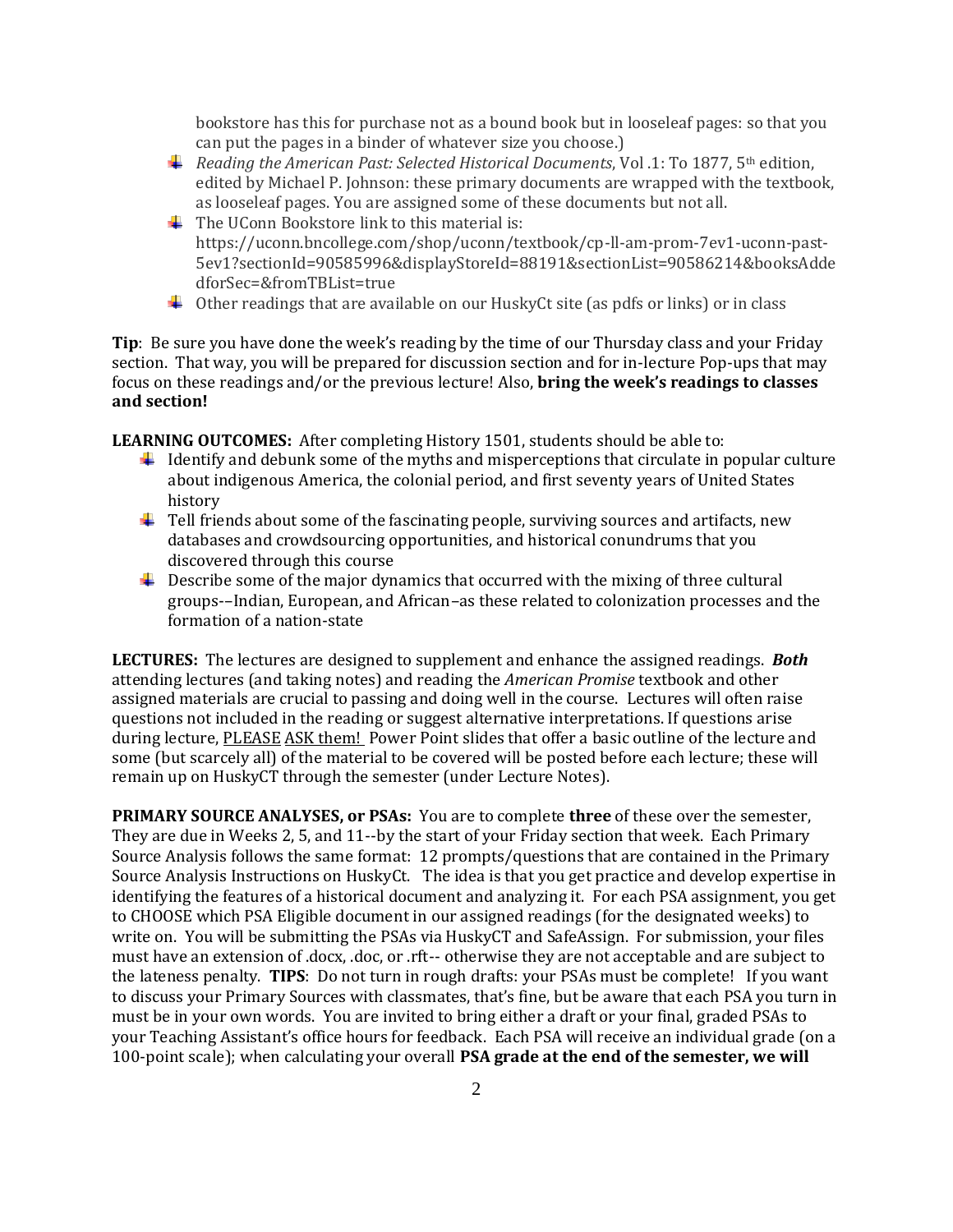**weight the PSA with the lowest grade less—6% vs 8% for each of the other PSAs.** (**Note:** There are no (other) papers in the course).

**POP-UPS:** To help you keep up with the reading and to provide a touchstone for discussion and debate during our lecture sessions (and occasionally during Friday sections), during randomlyselected sessions you will be answering short writing prompts. These unannounced (hence "popup") check-ins or quizzes will typically occur at the beginning or end of class time and usually last 5-10 minutes. Those administered on Thursdays may take the form of 1- 2 questions on textbook chapter, and 1-2 questions on the primary documents assigned that week. Sometimes, pop-ups will be based on the reading or lectures for that week or the previous week. Be sure to have a working pen with you so that you can fill out the sheet. Technically, most of the pop-ups are open book, but they are designed so that consulting our textbook won't be helpful (and doing so takes up too much time). They will be graded by Prof. \_\_\_\_, most of them on a 10-point basis. At least **seven** will be offered during the course of the semester, and each student is required to complete at least **five.** No make-ups unless there are extraordinary circumstances. Students are encouraged to complete all of the pop-ups, and if you do so, the pop-ups you complete beyond the minimum can only help, not hurt, your overall Pop-up grade. Students completing fewer than the minimum receive a zero for each absent pop-up. Your Pop-ups comprise **6%** of your course grade.

**MINI RESEARCH CHALLENGES:** In lecture time and sections, you will encounter at least **five** of these across the semester; you are required to complete at least four. These typically take the form of a transcribed, short historical document (not one that you have been assigned or seen beforehand) and ask you to react in class-time, often collaborating with another class member to analyze the material. Your good-faith efforts on these account for **6%** of your course grade. (Our grading and make-up policies on these are similar to those for the Pop-ups.)

**EXAMS:** For both exams--a Midterm and a Final--we will post in advance details on the format and other guidance. Think of the final as cumulative, in that the essay portion will ask you to think broadly about the whole course. For in-class writings and exams, use a pen, please (no pencil); in our exams, we will supply the Blue Books. For the midterm, a make-up exam will be given only with a valid note from a doctor or appropriate documentation; the make-up will be given at the instructor's convenience and may be different and more challenging than the regular-administered exams; missing the make-up exam day will result in a zero on the missed exam. If you have bunched finals (2 or more exams on one day) or a religious conflict with our Final exam, or some other reason that might merit a re-scheduling, note that this is *not* handled by the course teaching staff: you MUST consult and get permission from the Dean of Students Office PRIOR to approximately two weeks before the Friday when classes end (the date has not yet been announced).

**ON-LINE QUIZZES**: In Weeks 7 and 14, there will be a timed (20 minutes), one-attempt quiz administered via HuskyCt. The quiz will be available for you to take sometime over the course of one week and it will test you on the readings, principally the textbook chapters recently assigned. Each quiz counts for **3%** of the course grade.

**DISCUSSION SECTIONS:** Discussion sections are vital to the course. Your section leader (Teaching Assistant) has primary responsibility for grading your written work and exams and for guiding you through assignments and facilitating discussion; regular engagement and participation at weekly section meetings is expected. You should come to the weekly section meeting having completed the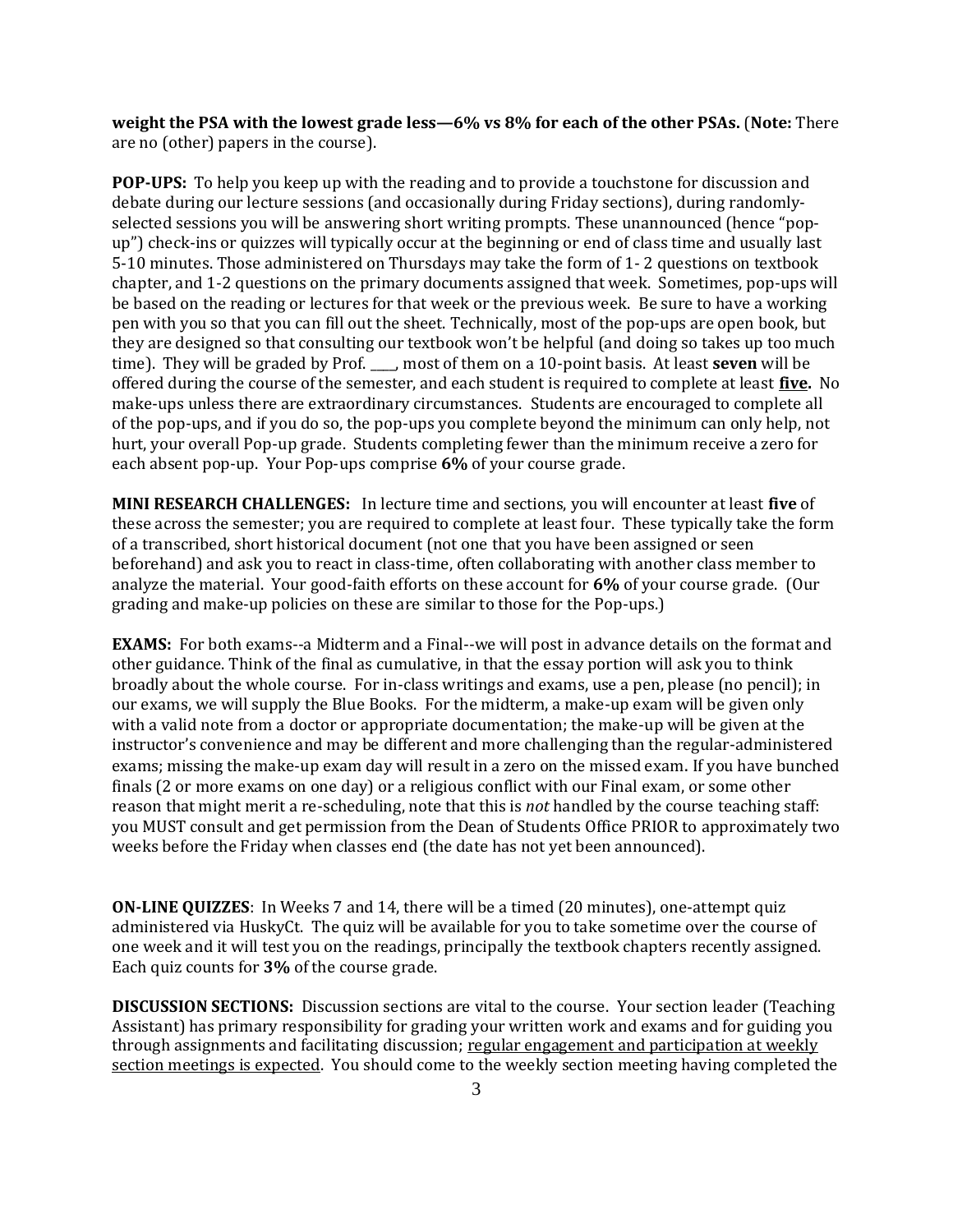assigned reading, prepared with questions and ready to discuss the reading critically and in detail. If you cannot attend a particular section, you are encouraged to discuss with your TA *in advance*  how you could make-up participation points. Note that Section Participation is **20%** of your course grade.

**WEEKLY CHECK-IN QUIZZES**: Get in the habit of completing these each week (in Weeks 2-13) by the deadline--Thursday at midnight. They will consist of up to 6 factual (Tr/False, multiple-choice) questions about the week's assigned non-textbook readings. The check-in quiz incentivizes you to read the documents that will be the focus of Friday's discussion! If you have done the reading, you should be able to complete the quiz in a short time. You are expected to complete at least **8** of these; your combined score on them (factored on a 100-point scale) will comprise **5% of your Section Participation Grade**. Students completing fewer than the minimum receive a zero for each missing check-in quiz. Sorry, but we can't offer make-ups for these check-in quizzes.

**DEVICES POLICY**: No laptops, phone, or other devices during lecture sessions. Teaching Assistants will set their own electronics/devices policies for Friday sections. In our lecture sessions, devices being used without instructor authorization will be ordered to be put away, or else quarantined(!), until the end of the class session. We adopt the unplugged classroom as a learning strategy: it encourages you to focus on what is happening in the classroom; it facilitates peer-to-peer and student-instructor interactions; it gives us all a break from being on-line and on-electronic call. If you have an emergency situation in which you need to have a phone on during class, alert the instructor before the start of class. If you have an injury or condition that necessitates course notetaking with a device, you must bring documentation and sit where the instructors stipulate.

**LATENESS POLICY:** If you cannot submit a written assignment on time, you must request an extension from your Teaching Assistant **in advance** of the day on which it is due. Late PSAs will lose 1/3 of a grade every 24 hours. Extensions will be granted only for extenuating circumstances that can be documented, like serious illness or an unforeseen emergency. Always keep a copy of your assignments in order to avoid problems stemming from lost, mislaid, or mis-delivered documents or technical/downloading glitches.

**ACADEMIC INTEGRITY AND MISCONDUCT:** I take academic honesty and integrity very seriously, and expect everyone in my classes to do so as well. Cheating and plagiarism includes but is not limited to: providing or receiving assistance in a manner not authorized by the instructor in the creation of work to be submitted for academic evaluation (e.g. papers, projects, and examinations); presenting as one's own the ideas or words of another; arranging to submit the same paper to two course instructors as if each paper were the independent work of different student-authors; doing or arranging for unauthorized academic work for which another person will receive credit or be evaluated; and presenting the same or substantially the same papers or projects in two or more course without the explicit permission of the instructors involved. A student who knowingly assists another student in committing an act of academic misconduct shall be equally accountable for the violation, and shall be subject to the sanctions and other remedies described in *The Student Code*. This URL, [http://community.uconn.edu/the-student-code-preamble/,](http://community.uconn.edu/the-student-code-preamble/) has the opening page of the code. Especially useful is this list of Proactive Strategies to avoid academic misconduct: [https://community.uconn.edu/academic-misconduct/proactive-strategies-for-students-to](https://community.uconn.edu/academic-misconduct/proactive-strategies-for-students-to-minimize-academic-misconduct/)[minimize-academic-misconduct/.](https://community.uconn.edu/academic-misconduct/proactive-strategies-for-students-to-minimize-academic-misconduct/) If in the context of our course you are unsure what constitutes academic dishonesty, don't hesitate to come to talk with your teaching assistant or the instructor.

**Note:** A student who fails to complete any of the PSAs or either the midterm or final exam will fail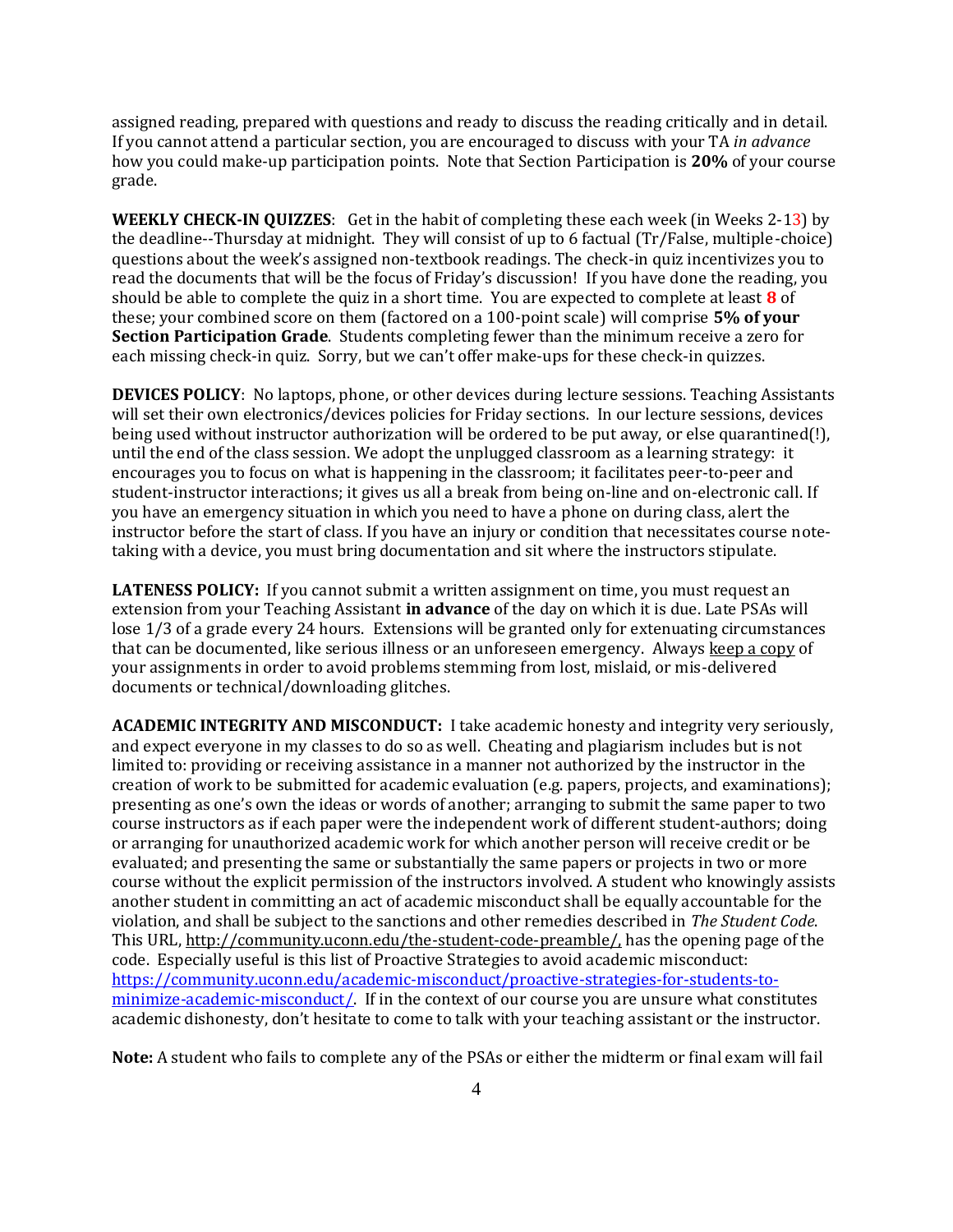the course. A student who earns an F in section participation will be in danger of failing the course.

| <b>NS AND UNADING.</b> General will be assigned on the following. |                 |
|-------------------------------------------------------------------|-----------------|
| Pop-ups and Mini-research Challenges                              | 12\%            |
| <b>PSAs</b>                                                       | 22\%            |
| Section participation (incl. weekly check-in quizzes)             | <b>20%</b>      |
| On-line quizzes                                                   | 6%              |
| Midterm                                                           | 15 <sub>%</sub> |
| Final                                                             | 25%             |

**EVALUATIONS AND GRADING**: Grades will be assigned on the following formula:

Remember that your work will be evaluated and graded by the Teaching Assistant who leads your Friday section. Thus, your TA is your go-to person for guidance on upcoming assignments and the course in general. In addition, Prof. \_\_\_\_ is also a readily available resource for questions, conversation, and any concerns you have relating to our course. If you wish to ask for an assignment grade to be re-evaluated, you must first consult with your TA, who will review the issue. Only after that process is complete will Prof. \_\_\_\_ consider the matter, and if you decide to submit the issue to her for review, be aware that the grade could be the same, or higher or lower.

**CAMPUS RESOURCES**: It is not uncommon for students in the midst of a semester to run into some sort of obstacle, distressing situation, or circumstance which makes getting their academic work done difficult. Don't hide, if this happens! The teaching staff in this course are here to help you get through the course and the semester successfully. Also, be aware that the university has a wide array of resources, tips, drop-in sessions and stress-reducing classes, and staff who have quite a lot of know-how to address what you are going through: see the Student Resources page [\(http://dos.uconn.edu/student-resources/\)](http://dos.uconn.edu/student-resources/) and [http://counseling.uconn.edu/.](http://counseling.uconn.edu/) Also, the University of Connecticut is committed to protecting the rights of individuals with disabilities and assuring that the learning environment is accessible. If you anticipate or experience physical or academic barriers based on disability or pregnancy, please let me know immediately so that we can discuss options. Students who require accommodations should contact the Center for Students with Disabilities, Wilbur Cross Building Room 204, (860) 486-2020 or [http://csd.uconn.edu/.](http://csd.uconn.edu/)

Be aware that minor changes may be announced to this syllabus as we progress through the semester.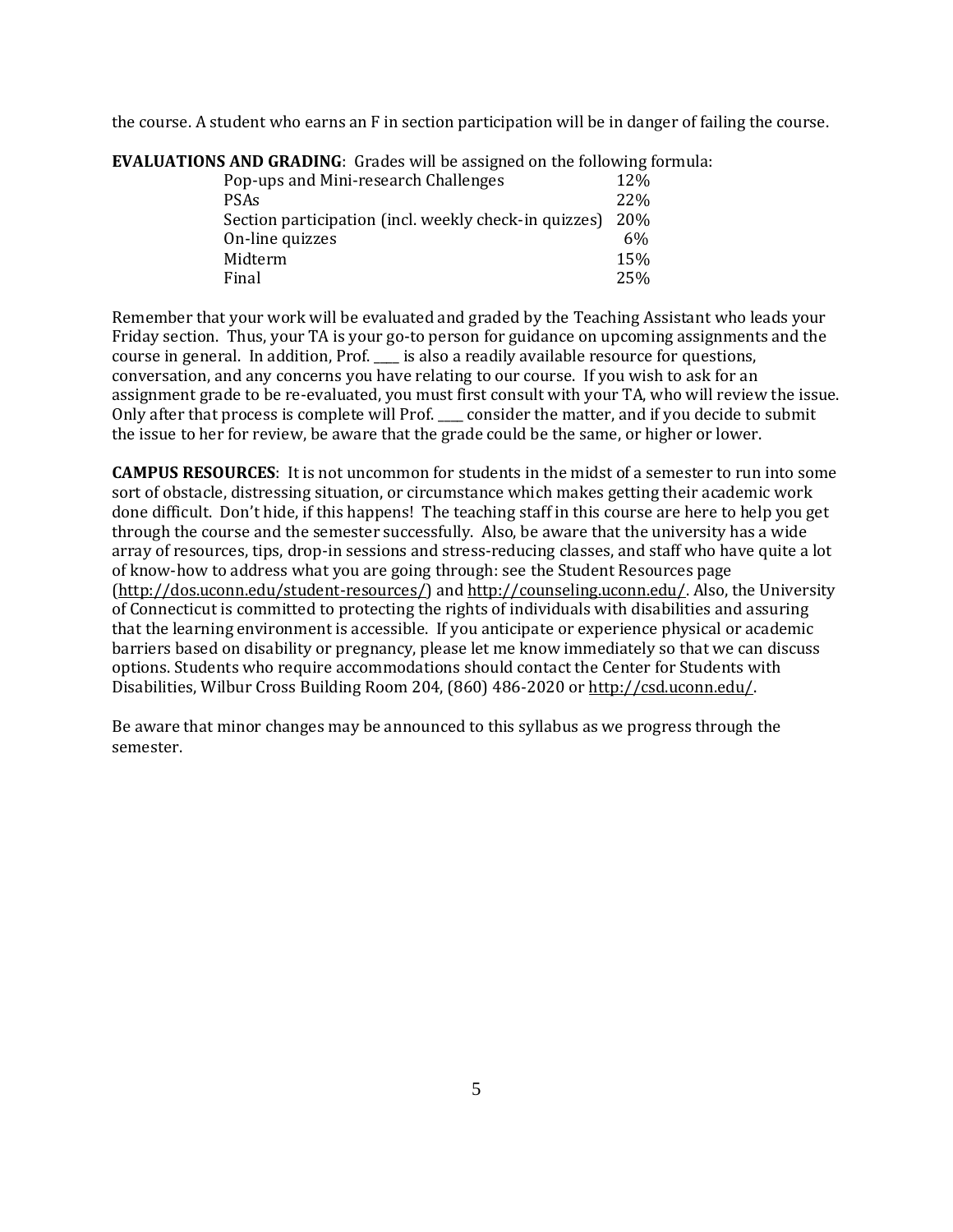# **Our Schedule**

#### **Week 1**, August 27 and 29 American Peoples Encounter Others **Read**:

o *American Promise,* Chap. 1, and Chap. 2 to page 39, mid left-column. Be sure to study the Chronologies on pp. 3 and 27. For each week's textbook reading, read all the Special Features (short, boxed insets) unless they are noted here as optional. For this week, read the features entitled Artifacts of Daily Life in Chaco Canyon, and Why Did Cortés Win? Optional, this week: Corn: An Ancient Legacy (12). By the way, these features guide you and give excellent tips for analyzing evidence and making interpretive arguments.

Primary documents and other reading:

- o In *Reading the American Past*, ed. Michael P. Johnson [hereafter *RAP*]:
	- Introduction for Students (tips on how to read historical documents—which we will be doing each week this semester) (pp. viii-xiv)
	- Christopher Columbus's diary entries, October 1492 (pp. 20-23) [PSA1 eligible]
- $\circ$  Web-link: read the first four paragraphs and the last section (on opposition) of Wikipedia's entry on Columbus Day: [https://en.wikipedia.org/wiki/Columbus\\_Day](https://en.wikipedia.org/wiki/Columbus_Day)

**Week 2**, September 3 and 5 English Colonists Endorse Race-based Slavery

- o *American Promise*, Chap 2, pages 39-50, and Chap. 3. Optional features: Justifying Conquest; Spreading Christianity in New Spain (42, 44)
- Primary documents (pdfs on HuskyCt):
	- $\ddot{\bullet}$  a printed servant indenture form, 1635
	- $\ddot{+}$  Richard Frethorne's letter to his parents, 1623 [PSA1 eligible]. READ the version available as a pdf on HuskyCt, not the longer version in *RAP*!
	- $\ddot{\phantom{1}}$  Virginia's 1643 tax law and two court cases testing it

**DUE, prior to start of your Friday section on Sept. 4: PSA#1, short version:** for this PSA and not future ones, **skip** questions **9-11**. Submit your PSA via the Portal on HuskyCt, under Assignments. **Also, IF your TA asks you to, bring a hard copy to section**. Choose ONE of the "PSA1 eligible" documents assigned in Weeks 1 and 2 to write your PSA on.

**Week 3**, September 10 and 12 British Colonists' Worldviews

o *American Promise*, Chap. 4. Optional feature: Hunting Witches in Salem, Mass. Primary documents:

- Rhode Island Quaker John Easton on Wampanoag Grievances, 1675, in *RAP*, 66-69 [PSA2 eligible]
- $\ddot{\phantom{1}}$  English jurist William Blackstone defines married women's legal status

# **Week 4,** September 17 and 19 Eighteenth-century Lives in the British Colonies

- o *American Promise*, Chap. 5. Optional feature: Spanish Priests Report on Calif. Missions Primary documents and biographical snapshots:
	- $\overline{\mathbf{A}}$  Alexander Hamilton grows up in Nevis
	- **Elizabeth Ashbridge becomes an indentured servant in New York, excerpt from her 1755** memoir, in *RAP*, 77-81 [PSA2 eligible]
	- Widow Mary Collins' probate inventory, 1774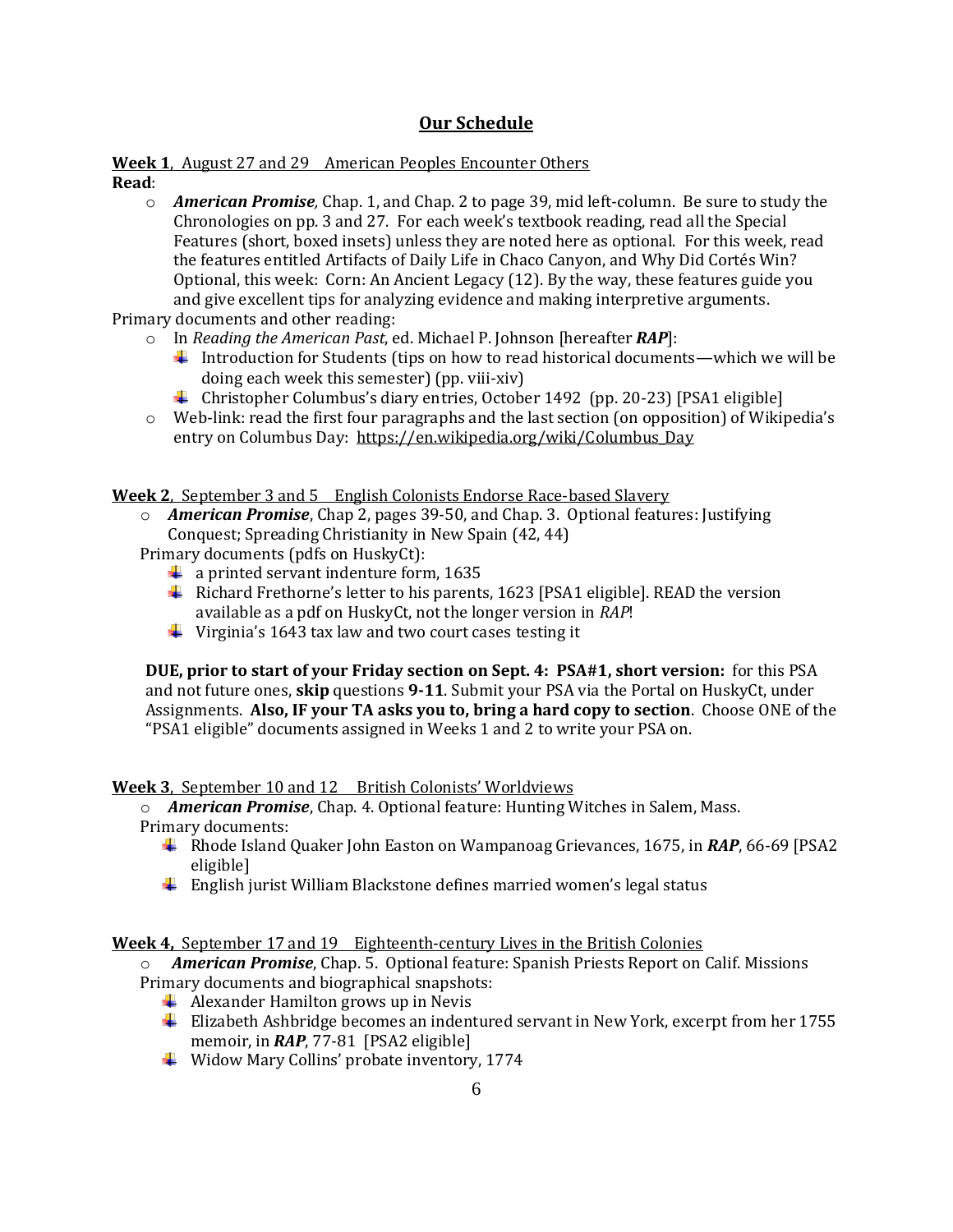### **Week 5**, September 24 and 26 Protests

o *American Promise*, Chap. 6, and Chap. 7, pp. 167-71. (Read all Special Features!) Primary documents:

- Thomas Paine, excerpt from *Common Sense*, 1776, in *RAP*, 119-23
- **L** Declaration of Independence (find it on pages A2 to A4, at the back of the textbook) [PSA2 eligible]
- Petition of African American men to the Massachusetts legislature, 1777 [PSA2 Eligible]
- **A pop-up next week will take the form of a Map Quiz**, asking you to identify the names and locations of the mainland British colonies that rebelled in 1776, and circle some of Britain's American colonies that opted *against* rebellion.

**DUE**, prior to start of your Friday section: **PSA#2**, submitted via HuskyCt. Note that you are required to answer *all* the questions. Write your PSA on ONE of the PSA Eligible documents assigned in Weeks 3-5. If your TA asks you to bring a hard copy to section, do so!

### **Week 6**, October 1 and 3 War and Peace

- o *American Promise*, Chap. 7, page 171 to end of chapter. Optional feature: Families divide over the Revolution
- Primary documents and biographical snapshots:
	- $\downarrow$  Joseph Plumb Martin: One soldier's view [PSA3 eligible]
	- **↓** Deborah Sampson Gannett, soldier
	- Joseph Brant, Mohawk leader, Message to the Governor of Quebec, 1783, in *RAP*, 138, 139-41 [skip the first "Address"]

**On-line quiz** (via HuskyCt via Lockdown Browser; timed, one attempt) on the readings assigned in Weeks 6-7): available for completion Monday Oct. 7 thru Monday Oct 14

### **Week 7**, October 8 and 10 Constitution and Bill of Rights

- o *American Promise*, Chap. 8; and Chap 9 through page 231. Optional feature: The Northwest Ordinance and Slavery. (Wait to read the feature on 230-31 until next week.) Primary documents:
	- $\downarrow$  the Constitution (A4-A9, back of book)
	- Anti-federalist Mercy Otis Warren lists her objections to the new constitution, 1788, in *RAP*, 160-164
	- $\ddot{ }$  the Bill of Rights--Amendments #1-10 (A9-A12, back of book; do read the annotations!)

**MIDTERM exam**: will be held in-class Thursday October 10. A Study Guide with exam details will be available in advance.

**On-line Quiz Reminder:** complete it by Monday Oct. 14 at midnight!

**Week 8**, October 15 and 17 Political Actors and Debates in the New Nation

o *American Promise*, Chap. 9, page 230 to end of chapter; Chap. 10. Optional features: France, Britain, and Woman's Rights; One woman's quest to provide higher education for women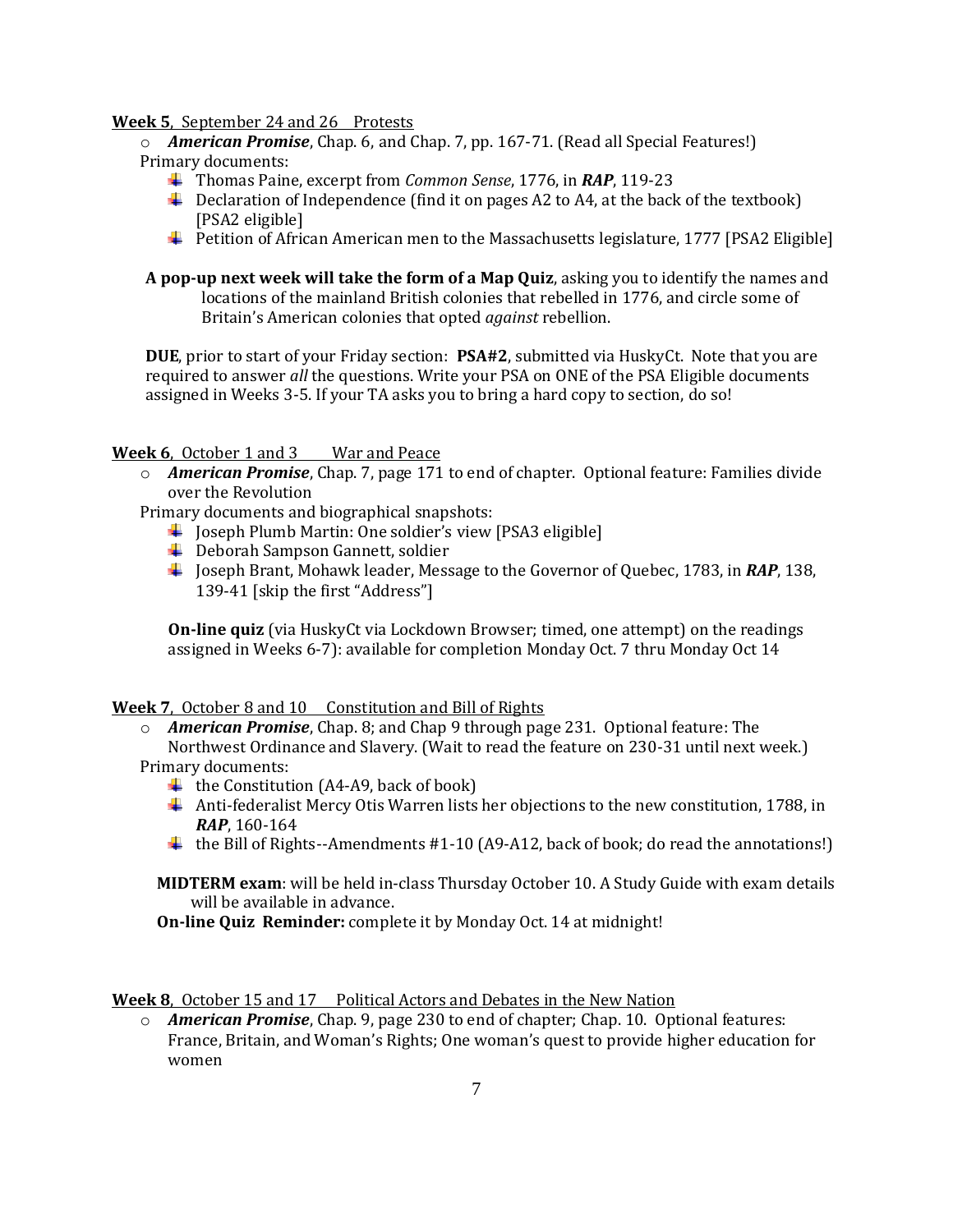Primary documents:

- $\ddot{\phantom{1}}$  Virginia slaveholders' petition against the proposed abolition of slavery, 1785
- Thomas Jefferson on slavery and race, 1782, in *RAP*, 147-51 [PSA3 eligible]
- Charity Bryant and Sylvia Drake of Weybridge, Vermont: were they married?
- $\ddot{\phantom{1}}$  James Kent , New York lawyer and state constitutional convention delegate, opposes expanding the vote, 1821 [PSA3 eligible]

**Week 9**, October 22 and 24 Factories, Removals, Politics

- o *American Promise*, Chap. 11 (read all Special Features!)
- Primary documents:
	- Pres. Andrew Jackson's 7th Annual Message to Congress, Dec. 7, 1835, on Cherokee removal
	- $\ddot{\bullet}$  2 Cherokee men's exchanges of letters on removal, 1836-37: John Ross and Elias Boudinot, in *RAP*, 211-16 [**both** documents are PSA3 eligible]

# **Week 10**, October 29 and 31 The New West and the Free North

o *American Promise*, Chap. 12 (read all Special Features!)

Primary documents:

- Sarah Grimké, from *Letters on the Equality of the Sexes*, with Massachusetts ministers' criticism of female reformers, and Grimké's response[use pdf on HuskyCT, not *RAP*]
- **President James Polk's Address on the Mexican War, 1846**
- **Congressman Abraham Lincoln attacks Polk's view of the war, 1848 [PSA3 eligible]**
- $\ddot{\ }$  [Optional] Commodore Perry receives instructions for his 1852 expedition to Japan

# **Week 11**, November 5 and 7 Slavery Expands and So Does Resistance

o *American Promise*, Chap. 13 (read all Special Features)

Primary documents:

- $\ddot{\bullet}$  Louisiana laws governing slavery, 1824
- $\ddagger$  Joseph Taper's letter from Ontario, Canada, on his escape from slavery, 1840
- Frederick Douglass, 1852 speech, "What, to the Slave, Is the Fourth of July?" [PSA3 eligible]

**DUE**, prior to start of your Friday section on **November 8**: PSA#3, submitted via HuskyCt. Write your PSA on ONE of the PSA3 Eligible documents assigned in Weeks 6-11.

# **Week 12**, November 12 and 14 The House Divided, 1841-1861

o *American Promise*, Chap. 14. Optional feature: "A Purse of Her Own": Petitioning Primary document:

 $\ddot{\phantom{1}}$  Lincoln-Douglas Debates, excerpts, 1858 [Prepare for your debate roles in section this week!]

# **Week 13**, November 19 and 21 Civil War

o *American Promise*, Chap. 15. Optional feature: Home and Country Primary documents:

Abraham Lincoln, 2 speeches: Gettysburg Address, 1863 , and his 2nd Inaugural